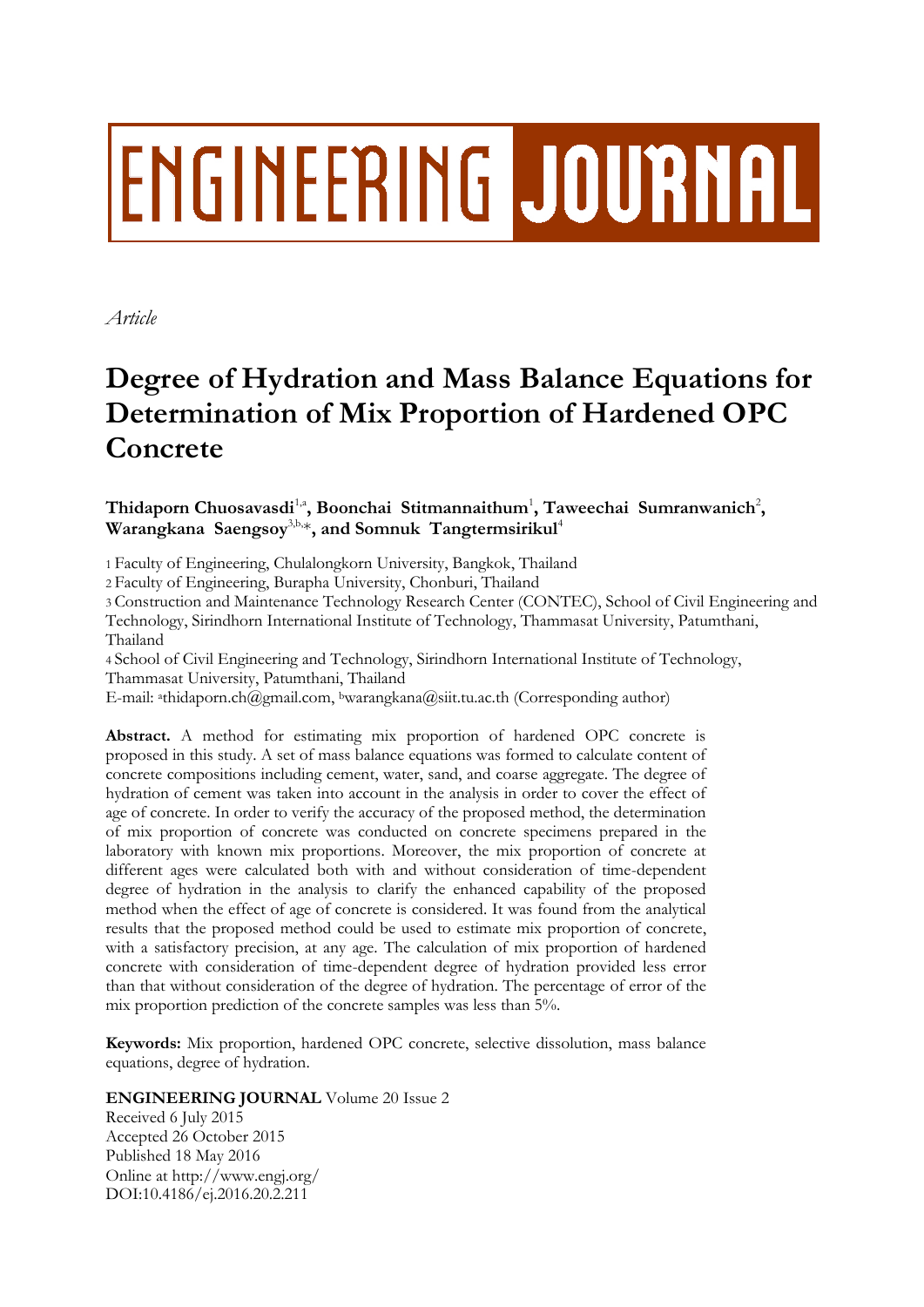# **1. Introduction**

It is recognized that mix proportion of concrete influences mechanical and durability properties of the concrete. Some crucial parameters of concrete mix proportion are water to cement ratio  $(w/c)$  and cement content. When a concrete structure is damaged, its concrete mix proportion is usually required for evaluation of durability and service life of the structures in order to assess the proper repair technique. However, the record of concrete mix design is often unavailable or not reliable even available, leading to a difficulty in correctly predicting the condition of the structure. Accordingly, the mix proportion of such concrete is necessarily examined after the concrete has been hardened.

Several techniques have been developed to identify mix proportion of hardened concrete. However, a promising method developed to identify the concrete mix design encompassing binder type, w/c, cement content and aggregate content does not exist. A number of studies have been devoted to determine either cement content [1-5] or w/c [4-8] of the concrete. Even though standards such as BS 1881: Part 124 [9] describe the methods for determining the cement content and other concrete compositions in the hardened concrete, each procedure requires a substantial degree of chemical skill and relatively complicated chemical instrumentation. Moreover, the existing methods are applicable merely for determining mix proportion of hardened concrete at long age (mature concrete) or at a specified age [10]. When these methods are applied for estimating mix proportion of hardened concrete at an arbitrarily early age, it may result in an inaccurate estimation.

A method for estimating mix proportion of hardened OPC concrete is proposed in this study. Both physical and chemical methods were adopted for the analysis. A set of mass balance equations was formed to calculate content of concrete compositions including cement, water, sand, and coarse aggregate. The degree of hydration of cement was also taken into account in the analysis in order to cover the effect of age of concrete. The determination of mix proportion of concrete has been conducted on concrete specimens prepared in the laboratory with known mix proportions in order to verify the accuracy of the proposed method. Moreover, the mix proportions of concrete at different ages were calculated both with and without consideration of time-dependent degree of hydration to clearly express the superiority of the proposed method when consider the effect of age of concrete.

# **2. Experiment**

#### **2.1. Materials and Mix Proportion**

Cement concrete specimens were prepared in the laboratory with water to cement ratios  $(w/c)$  of 0.45 and 0.55. Ordinary Portland cement (OPC) type I was used. Chemical compositions of the cement are shown in Table 1. Specific gravity of cement is 3.15. Natural river sand and crushed limestone were used as fine aggregate and coarse aggregate, respectively. Specific gravity of the sand and the crushed limestone are 2.60 and 2.70, respectively. Mix design of concrete sample is shown in Table 2. Air content in the concrete is designed to be 1%. The concrete specimens were prepared and cured for 14 and 91 days before being tested.

| Chemical composition of cement.<br>Table 1. |                                                    |                  |            |                                         |            |                                        |      |                                                    |        |      |                   |      |
|---------------------------------------------|----------------------------------------------------|------------------|------------|-----------------------------------------|------------|----------------------------------------|------|----------------------------------------------------|--------|------|-------------------|------|
| Chemical<br>Composition $(\%)$              |                                                    | SiO <sub>2</sub> |            | $Al_2O_3$ $Fe_2O_3$                     | <b>CaO</b> | MgO                                    |      | $SO_3$ $Na_2O$                                     | $K_2O$ |      | $TiO2$ $P2O5$ LOI |      |
| Cement Type I                               |                                                    | 19.36            | 5.10       | 3.35                                    | 64.36      | 0.81                                   | 2.83 | 0.15                                               | 0.51   | 0.25 | 0.08              | 3.01 |
| Table 2.                                    | Mix design and age of testing of concrete samples. |                  |            |                                         |            |                                        |      |                                                    |        |      |                   |      |
| Sample                                      | Cement<br>w/c<br>$\frac{\text{kg}}{\text{m}^3}$    |                  |            | Water<br>$\frac{\text{kg}}{\text{m}^3}$ |            | Sand<br>$\frac{\text{kg}}{\text{m}^3}$ |      | Coarse aggregate<br>$\frac{\text{kg}}{\text{m}^3}$ |        |      | Age<br>(days)     |      |
| W45C                                        | 0.45                                               | 407              |            | 183                                     |            | 776                                    |      | 1025                                               |        |      | 14, 91            |      |
| W55C                                        | 0.55<br>360                                        |                  | 198<br>776 |                                         |            | 1025                                   |      | 14, 91                                             |        |      |                   |      |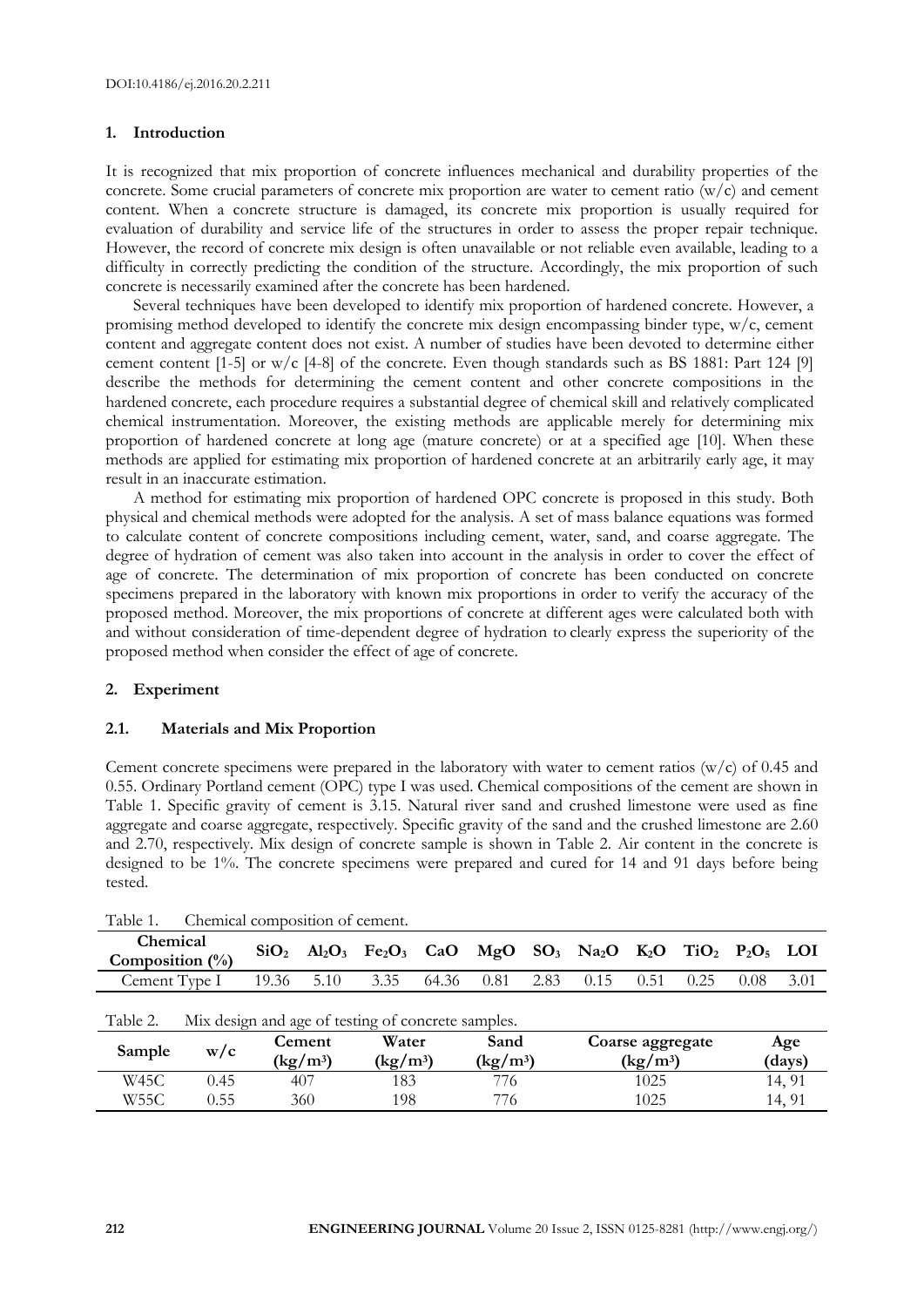# **2.2. Sample Preparation**

Cylindrical concrete specimens with a dimension of 10 cm in diameter and 20 cm in length were cast. A pan-type mixer was used to prepare concrete specimens in accordance with ASTM C192 [11]. Coarse aggregate, fine aggregate, and cement were loaded into the mixer and mixed thoroughly. Then, water was added with the mixer running. After all ingredients were in the mixer, continuously mixed for 3 min followed by a 2-min rest, and a 3-min final mixing until the concrete was homogeneous in appearance. After that the concrete was placed in the molds and compacted by an internal vibrator. The concrete specimens were removed from the molds at 24 hours after casting. The specimens were cured in water at room temperature until the specified test age. At each test age, three specimens were broken into small pieces and coarse aggregate was removed. The sample was immersed in acetone for 24 hours, then dried at 50°C in an oven to stop hydration reaction. After that, the sample was ground to the size smaller than 75 μm (No. 200 Sieve). The powdered sample was subsequently used for selective dissolution testing. Other two specimens at each age were prepared for examining unit weight of concrete according to ASTM C642 [12].

#### **2.3. Selective Dissolution Test**

The powdered sample was dissolved in the hydrochloric acid (HCl). The 2N HCl was used to dissolve calcium components in cement and hydrated products. Further, the 5% Na<sub>2</sub>CO<sub>3</sub> was used to dissolve silica gel [13]. However, a few amount of cement was still insoluble. Therefore, the residues left from being dissolved were sand and a small amount of cement. The amount of residues from the selective dissolution test was subsequently used in a mass balance equation as in Eq. (3) for calculation of mix proportion of hardened concrete.

# **3. Determination of Mix Proportion of Hardened Concrete**

The procedure for estimating mix proportion of hardened OPC concrete are divided into three parts consisting of determination of coarse aggregate content, determination of water to cement ratio  $(w/c)$ , and determination of cement and sand contents. Coarse aggregate content is determined by image processing technique. Water to cement ratio can be calculated from data back analysis of the compressive strength by using the computer software, "FACOMP", which was developed at Sirindhorn International Institute of Technology (SIIT), Thammasat University, Thailand [14]. Models for predicting compressive strength of concrete, constructed based on experimental data, were implemented in the FACOMP. It has been proven that the prediction models could be used to accurately predict the compressive strength of concrete within acceptable limits [15, 16]. It was confirmed from the previous study that both techniques were efficiently used to determine coarse aggregate content and  $w/c$  [17]. Therefore, explanation on the determination of coarse aggregate content and  $w/c$  are not included in this paper. Cement and sand contents can be obtained based on the residues left from the selective dissolution test. Contents of all concrete compositions in 1  $\text{m}^3$  of concrete can be derived from a set of mass balance equations. The proposed equations were applied to estimate mix proportions of concrete prepared in the laboratory with known mix design in order to verify efficiency of the proposed method. Moreover, the mix proportion of concrete at different ages were calculated both with and without consideration of time-dependent degree of hydration to clarify the enhanced capability of the proposed method when consider the effect of age of concrete.

# **3.1. Calculation of Mix Proportion of Hardened Concrete**

Coarse aggregate content can be directly determined by image processing technique while water to cement ratio (w/c) can be obtained from data back analysis of the compressive strength as mentioned earlier. In order to determine contents of cement and sand in the sample, they were estimated primarily based on their oven-dried weight ratio. Equations. (1) and (2) were formed based on the mass balance condition of sample without coarse aggregate (mortar in the concrete). Equation (3) was formed based on the residues left from the selective dissolution test as mentioned in section 2.3. The equations were used to determine the weight ratio of cement and sand in sample without coarse aggregate (  $w_{cs}$  and  $w_{ss}$  ). Effect of age of concrete was considered by incorporating the degree of hydration reaction in the calculation as in Eq. (2).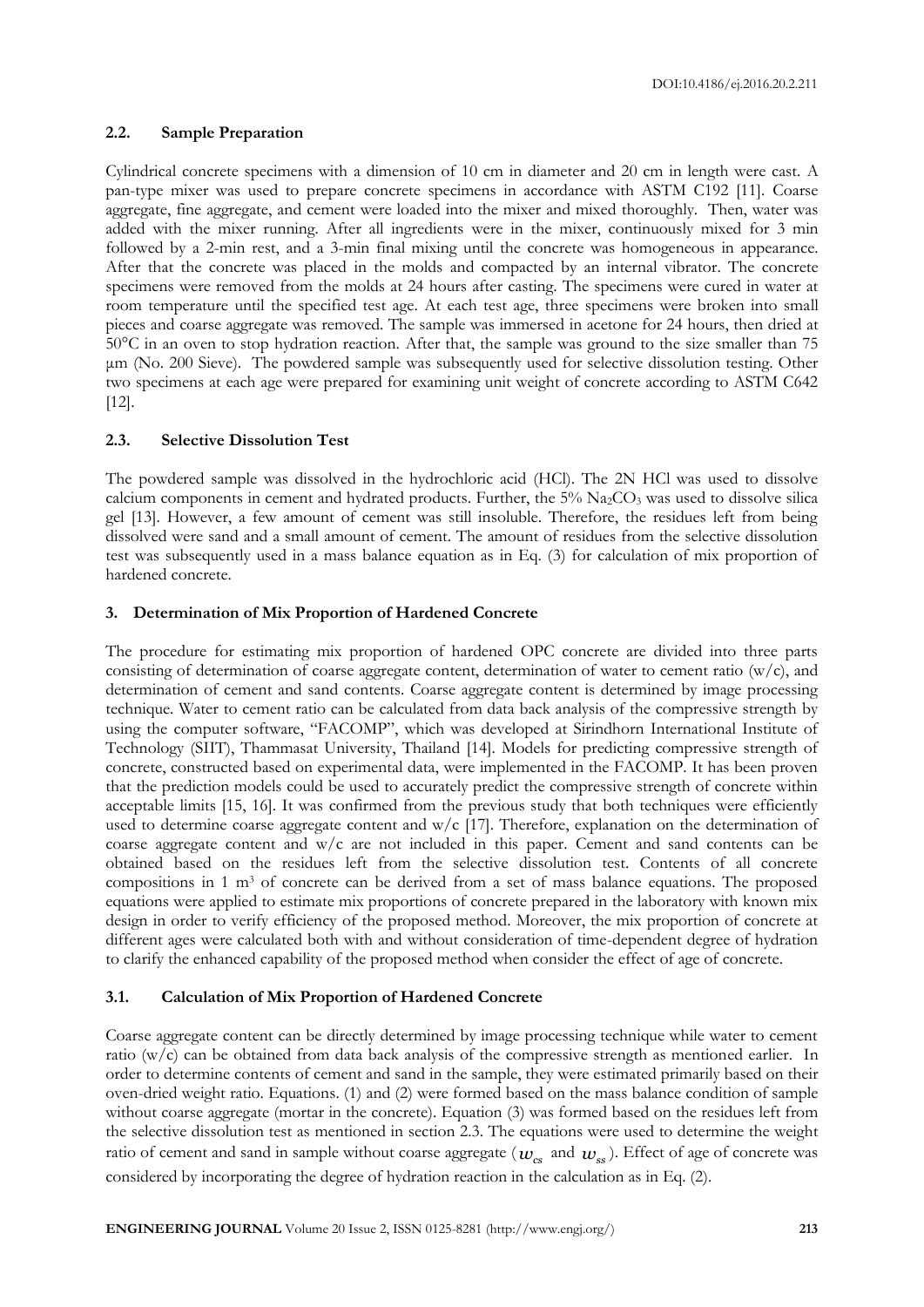$$
w_{ts} = w_{cs} + w_{ss} + w_{ns}
$$
 (1)

$$
w_{ns} = 0.23(\alpha_{hy}^{\text{w}} w_{cs})
$$
 (2)

$$
r_{ts}\omega_{ts} = r_c\omega_{cs} + r_s\omega_{ss}
$$
 (3)

where  $r_{ts}$  is residual weight of sample (g/g of sample).  $r_c$  is residual weight of cement (g/g of cement).  $r_s$ is residual weight of sand (g/g of sand).  $w_{ts}$  ,  $w_{cs}$ ,  $w_{ss}$  and  $w_{ns}$  are ratio of oven-dried weight of sample, cement, sand, and combined water to oven-dried weight of the sample without coarse aggregate (mortar in the concrete), respectively.  $w_{ts}$  is equal to 1.  $\alpha_{hy}$  is degree of hydration of cement which can be obtained from mathematical models as shown in section 3.2. 0.23 is combined water for full hydration of cement [6, 18, 19].

The weight ratio of cement and sand in sample without coarse aggregate can be obtained as mentioned earlier. The oven-dried weight ratio of cement and sand of concrete can be obtained by Eq. (4) and Eq. (5).<br>  $w_{tc} = w_{cc} + w_{sc} + w_{nc} + w_G$  (4)

$$
\mathcal{W}_{tc} = \mathcal{W}_{cc} + \mathcal{W}_{sc} + \mathcal{W}_{nc} + \mathcal{W}_{G}
$$
\n<sup>(4)</sup>

$$
w_G = \frac{W_G}{(1 + a_G) \times UW_d} \tag{5}
$$

where  $w_x$ ,  $w_x$ ,  $w_{sc}$ ,  $w_n$  and  $w_G$  are ratio of oven-dried weight of concrete sample, cement, sand, combined water, and coarse aggregate to oven-dried weight of concrete, respectively.  $w_{tc}$  is equal to 1.  $W_G$  is aggregate content (kg/m<sup>3</sup>).  $a_G$  is absorption of coarse aggregate.  $UW_d$  is oven-dried unit weight of concrete (kg/m<sup>3</sup> ) which can be obtained according to ASTM C642 [12].

Then, the oven-dried weight ratios of concrete compositions are converted to mass of cement, sand and water at SSD state as shown in Eq. (6) to Eq. (8).

$$
W_{cc} = w_{cc} \times UW_d \tag{6}
$$

$$
W_{cc} = W_{cc} \times UV_{d}
$$
  
\n
$$
W_{sc} = W_{sc} \times UW_{d} \times (1 + a_{s})
$$
\n(7)

$$
W_{wc} = W_{cc} \times (w/c)
$$
 (8)

where  $W_{cc}$ ,  $W_{sc}$ , and  $W_{wc}$  are mass of cement, sand, and water of concrete at SSD state, respectively (kg).  $a_s$  is absorption of sand. w/c is water to cement ratio.

Generally, the mix design of concrete is estimated for  $1 \text{ m}^3$  of volume based on SSD state of the aggregates. Hence, volume of each concrete ingredient per 1000 liters of concrete is shown in Eq. (9). The volume of each concrete ingredient can be obtained by dividing its mass (Eq. (6) to Eq. (8)) by the specific gravity. Then, the content of cement, sand, and water of the mix proportion are obtained by Eq. (10) to Eq.  $(12)$ . *V<sub>t</sub>* = 1000 =  $V_c + V_s + V_w + V_G + V_{air}$  (9)

$$
V_t = 1000 = V_c + V_s + V_w + V_G + V_{air}
$$
\n<sup>(9)</sup>

$$
W_c = V_c \times SG_c \tag{10}
$$

$$
W_s = V_s \times SG_s \tag{11}
$$

$$
W_w = W_c \times (w/c) \tag{12}
$$

where  $V_t$ ,  $V_c$ ,  $V_s$ ,  $V_w$ ,  $V_G$  and  $V_{air}$  are total volume of concrete, cement, sand, water, coarse aggregate and air of concrete for 1000 liters at SSD state, respectively (liters/m<sup>3</sup>).  $SG_c$ ,  $SG_s$  and  $SG_G$  are specific gravity of cement, sand and coarse aggregate, respectively.  $W_c$ ,  $W_s$  and  $W_w$  are mass of cement, sand, and water, respectively (kg/m<sup>3</sup>).

#### **3.2. Degree of Hydration of Cement**

The degree of hydration of cement was obtained from mathematical models constructed based on experimental data as in Eqs. (13) to (19). The models were implemented in a computer software [14]. The degree of hydration of cement was defined as the weight average of the degree of hydration of all compounds of the cement as shown in Eq. (13).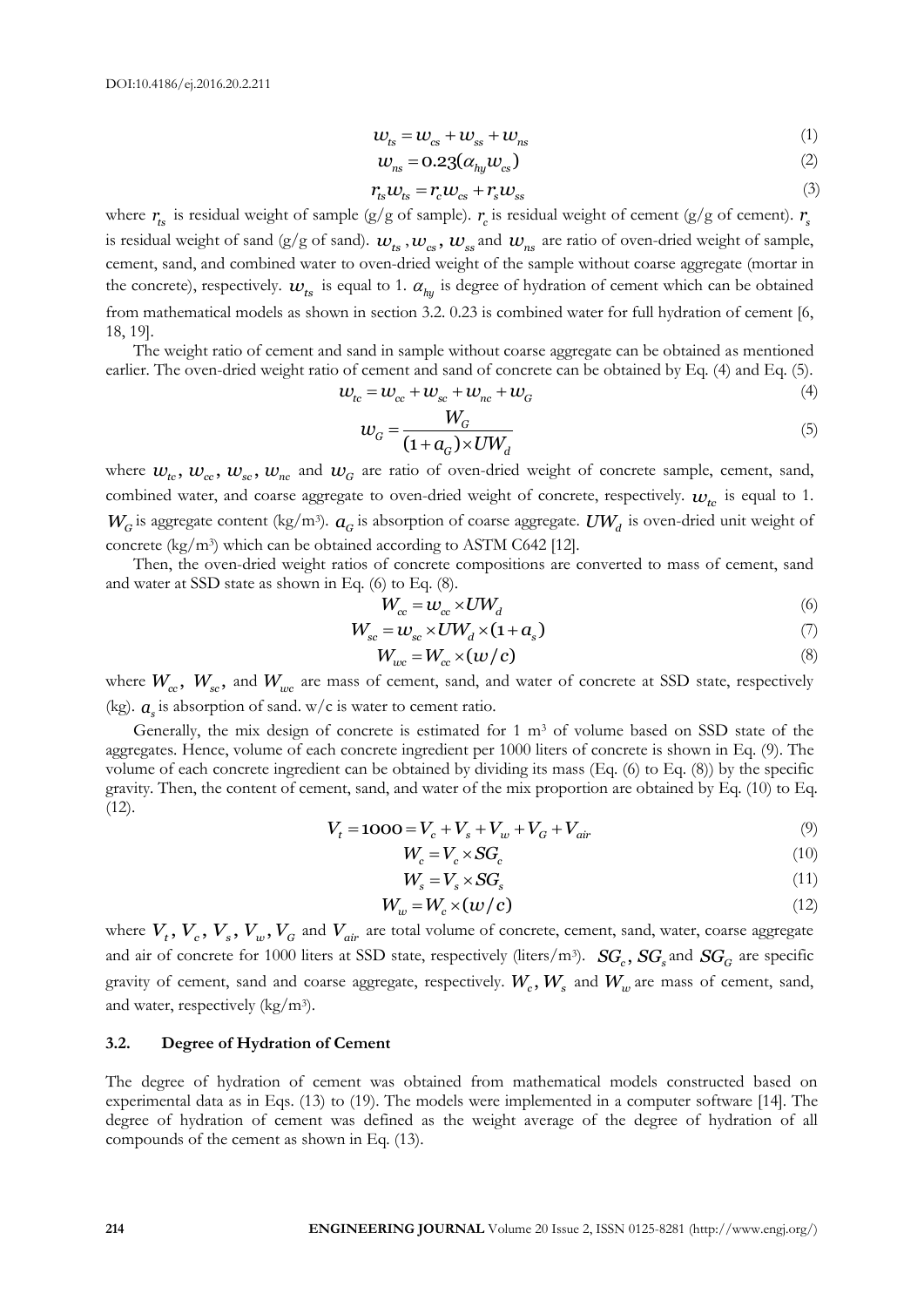$$
\alpha_{hy}(t) = \frac{\sum_{i=1}^{4} m_i \alpha_i(t)}{\sum_{i=1}^{4} m_i}
$$
\n(13)

where  $\alpha_{hy}(t)$  is the degree of hydration of cement (%). i is the mineral compound of cement ( $c_{3}s$ , $c_{2}s$ ,  $C_3A$ ,  $C_4AF$ ).  $m_i$  is the mass of each compound per cubic meter of concrete (kg/m<sup>3</sup>).  $\alpha_i(t)$  is the degree of hydration (%) of each compound in cement [20]. And, the degree of hydration of each cement compound at each constant concrete temperature can be formulated as a function of water to binder ratio and age as shown in Eq. (14) to Eq. (17). A, B, C, D, E, F, G and H in these equations are the constant values [21]. The physical acceleration at early age mainly affects the hydration reaction at early age of  $C_3A$  and  $C_3S$ . The effect of physical acceleration of  $C_3A$  and  $C_3S$  is represented by  $\eta_{C_3A}$  and  $\eta_{C_3S}$ , respectively [22]. The factors are shown in Eq. (18) and Eq. (19). A and  $C_3S$  is represented<br>  $1 - \exp\left[A \cdot \tan^{-1}\left\{\frac{B \cdot (w)}{w}\right\}\right]$ *S* is represented by  $\eta$ <br>*A*  $\tan^{-1}\left\{B\cdot(w/b)^C\cdot t\right\}$ 

\n The equation is a acceleration of the equation 
$$
C_3 A
$$
 and  $C_3 S$ .\n

\n\n The equation is given by the equation  $C_3 A$  and  $C_3 S$  is represented by  $\eta_{C_3 A}$  and  $\eta_{C_3 S}$ , respectively [22]. The equation is shown in Eq. (18) and Eq. (19).\n

\n\n
$$
\alpha_{C_3 A}(t) = \eta_{C_3 A} \cdot \frac{1 - \exp\left[A \cdot \tan^{-1}\left\{B \cdot \left(\frac{w}{b}\right)^c \cdot t\right\}\right]}{1 + \exp\left[\left\{D \cdot \left(\frac{w}{b}\right)^3 + E \cdot \left(\frac{w}{b}\right)^2 + F \cdot \left(\frac{w}{b}\right) + G\right\}\right] \cdot \tan^{-1}\left(H \cdot t\right)\right]} \times 100
$$
\n

\n\n The equation is given by the equation  $\alpha_{C_3 A}(t) = \eta_{C_3 A} \cdot \frac{1 - \exp\left[\left\{A \cdot \left(B + \exp\left(C \cdot w/b\right)\right)\right\} \cdot \tan^{-1}\left\{D \cdot t\right\}\right]}{1 - \exp\left[\left\{A \cdot \left(B + \exp\left(C \cdot w/b\right)\right)\right\} \cdot \tan^{-1}\left\{D \cdot t\right\}\right]} \times 100$ \n

\n\n The equation is given by the equation  $\alpha_{C_3 A}(t) = \eta_{C_3 A} \cdot \frac{1 - \exp\left[\left\{A \cdot \left(B + \exp\left(C \cdot w/b\right)\right)\right\} \cdot \tan^{-1}\left\{D \cdot t\right\}\right]}{1 + \exp\left\{\left\{B \cdot \left(\frac{w}{b}\right)^3 + F \cdot \left(\frac{w}{b}\right)^2 + G \cdot \left(\frac{w}{b}\right) + H\right\}\right\} \cdot \left\{\frac{I^{\{1/(J + \exp\left(K \cdot w/b)\}\right)}}{1 + \exp\left\{\left(K \cdot \left(\frac{w}{b}\right)^3 + F \cdot \left(\frac{w}{b}\right)^2 + G \cdot \left(\frac{w}{b}\right) + H\right\}\right\} \cdot \left\{\frac{I^{\{1/(J + \exp\left(K \cdot w/b)\}\right)}}{1 + \$ 

$$
\alpha_{C_3A}(t) = \eta_{C_3A} \cdot \frac{1 - \exp\left[A \cdot \tan^{-1}\left\{B \cdot (w/b)^c \cdot t\right\}\right]}{1 + \exp\left[\left\{D \cdot (w/b)^3 + E \cdot (w/b)^2 + F \cdot (w/b) + G\right\}\right] \cdot \tan^{-1}(H \cdot t)\right]} \times 100
$$
\n
$$
\alpha_{C_3S}(t) = \eta_{C_3S} \cdot \frac{1 - \exp\left[\left\{A/\left(B + \exp(C \cdot w/b)\right)\right\} \cdot \tan^{-1}\left\{D \cdot t\right\}\right]}{1 + \exp\left[\left\{E \cdot (w/b)^3 + F \cdot (w/b)^2 + G \cdot (w/b) + H\right\}\right] \cdot t^{\left\{I/(J + \exp(K \cdot w/b))\right\}}}\right]} \times 100
$$
\n
$$
\alpha_{C_3S}(t) = \frac{1 - \exp\left[\left\{A/\left(B + \exp(C \cdot w/b)\right)\right\} \cdot \tan^{-1}\left\{D \cdot (w/b)^E \cdot t\right\}\right]}{1 + \exp\left[\left\{A/\left(B + \exp(C \cdot w/b)\right)\right\} \cdot \tan^{-1}\left\{D \cdot (w/b)^E \cdot t\right\}\right]} \times 100
$$
\n(16)

$$
c_{s}^{2} \cdot \frac{1 + \exp\left[\left\{E\cdot(w/b)^{3} + F\cdot(w/b)^{2} + G\cdot(w/b) + H\right\}\right] \cdot t^{\left\{I/\left(J+\exp(K\cdot w/b)\right)\right\}}}{1 + \exp\left[F\cdot t^{c}\right]}
$$
  
\n
$$
\alpha_{c_{s}}(t) = \frac{1 - \exp\left[\left\{A/\left(B + \exp(C\cdot w/b)\right)\right\} \cdot \tan^{-1}\left\{D\cdot(w/b)^{E}\cdot t\right\}\right]}{1 + \exp\left[F\cdot t^{c}\right]}
$$
  
\n
$$
\frac{1 - \exp\left[A\cdot \tan^{-1}\left\{B\cdot(w/b)^{C}\cdot t\right\}\right]}{1 + \exp\left[A\cdot \tan^{-1}\left\{B\cdot(w/b)^{C}\cdot t\right\}\right]} \times 100}
$$
\n(17)

$$
\alpha_{C_2S}(t) = \frac{1 - \exp\left[\left\{A/\left(B + \exp(C \cdot w/b)\right)\right\} \cdot \tan^{-1}\left\{D \cdot (w/b)^E \cdot t\right\}\right]}{1 + \exp\left[F \cdot t^G\right]} \times 100
$$
(16)  

$$
\alpha_{C_4AF}(t) = \frac{1 - \exp\left[A \cdot \tan^{-1}\left\{B \cdot (w/b)^C \cdot t\right\}\right]}{1 + \exp\left[\left\{D \cdot (w/b)^3 + E \cdot (w/b)^2 + F \cdot (w/b) + G\right\} \cdot \tan^{-1}\left(H \cdot (w/b)^I \cdot t\right)\right]} \times 100
$$
(17)  

$$
\eta_{C_3S} = 0.2\alpha_{C_3S}(t - 1)^4 - 0.4\alpha_{C_3S}(t - 1)^3 + 0.2\alpha_{C_3S}(t - 1)^2 - 0.05\alpha_{C_3S}(t - 1) + \left(\left(\frac{w}{b} \times \frac{W_c + W_f}{UW}\right) + 0.97\right)
$$
(18)

$$
\alpha_{C_4AF}(t) = \frac{1 - \exp[A \cdot \tan^{-1}\left\{B \cdot (w/b)^{\circ} \cdot t\right\}]}{1 + \exp\left[\left\{D \cdot (w/b)^3 + E \cdot (w/b)^2 + F \cdot (w/b) + G\right\} \cdot \tan^{-1}\left(H \cdot (w/b)^{t} \cdot t\right)\right]} \times 100
$$
(17)  

$$
\eta_{C_3S} = 0.2 \alpha_{C_3S}(t-1)^4 - 0.4 \alpha_{C_3S}(t-1)^3 + 0.2 \alpha_{C_3S}(t-1)^2 - 0.05 \alpha_{C_3S}(t-1) + \left(\left(\frac{w}{b} \times \frac{W_c + W_f}{UW}\right) + 0.97\right)
$$
(18)  

$$
\eta_{C_3A} = -0.18 \alpha_{C_3A}(t-1)^4 + 0.24 \alpha_{C_3A}(t-1)^3 - 0.15 \alpha_{C_3A}(t-1)^2 + 0.01 \alpha_{C_3A}(t-1) + \left(\left(\frac{w}{b} \times \frac{W_c + W_f}{UW}\right) + 1\right)
$$
(19)  
where  $\alpha_{C_3A}(t)$ ,  $\alpha_{C_3S}(t)$ ,  $\alpha_{C_3S}(t)$  and  $\alpha_{C_4AF}(t)$  are degrees of hydration at the considered age of  $C_3A$ ,  $C_3S$ ,

$$
\eta_{C_3A} = -0.18\alpha_{C_3A}(t-1)^4 + 0.24\alpha_{C_3A}(t-1)^3 - 0.15\alpha_{C_3A}(t-1)^2 + 0.01\alpha_{C_3A}(t-1) + \left(\left(\frac{w}{b} \times \frac{W_c + W_f}{UW}\right) + 1\right)
$$
(19)

 $C_2 S$  and  $C_4 AF$ , respectively (%).  $\alpha_{C_3 A}(t-1)$  and  $\alpha_{C_3 S}(t-1)$  are degrees of hydration at the hour before the considered age of  $C_3A$  and  $C_3S$  (%).  $W_c$  and  $W_f$  are the weights of cement and fly ash in a cubic meter of concrete, respectively (kg). *UW* is unit weight of concrete (kg/m<sup>3</sup>).

The degree of hydration increases with age of concrete and strongly depends on water to cement ratio  $(w/c)$ . An increase in w/c value corresponds to an increase in the degree of hydration [23]. The cement hydration is more advanced when more water is available. Then, the degree of hydration of cement increases with an increase in w/c.

**ENGINEERING JOURNAL** Volume 20 Issue 2, ISSN 0125-8281 (http://www.engj.org/) **215** The degree of hydration of cement of concrete sample used in this study, obtained from Eq. (13), is shown in Fig. 1. The degrees of hydration of cement for mixture with  $w/c = 0.45$  are equal to 0.64 and 0.74 at 14 and 91 days, respectively. And the degrees of hydration of cement for mixture with  $w/c = 0.55$ are equal to 0.67 and 0.78 at 14 and 91 days, respectively. The obtained degrees of hydration were subsequently used to calculate mix proportion of concrete at different ages. It is obviously seen that the difference between degree of hydration of cement of sample at early age and that at full hydration ( $\alpha_{hy}$  = 100%) is enlarged especially for mixture with low w/c. Hence, when the degree of hydration at full hydration of cement is used for calculation of mix proportion of hardened concrete especially at early age, it will result in a large inaccuracy when compared to that using time-dependent degree of hydration.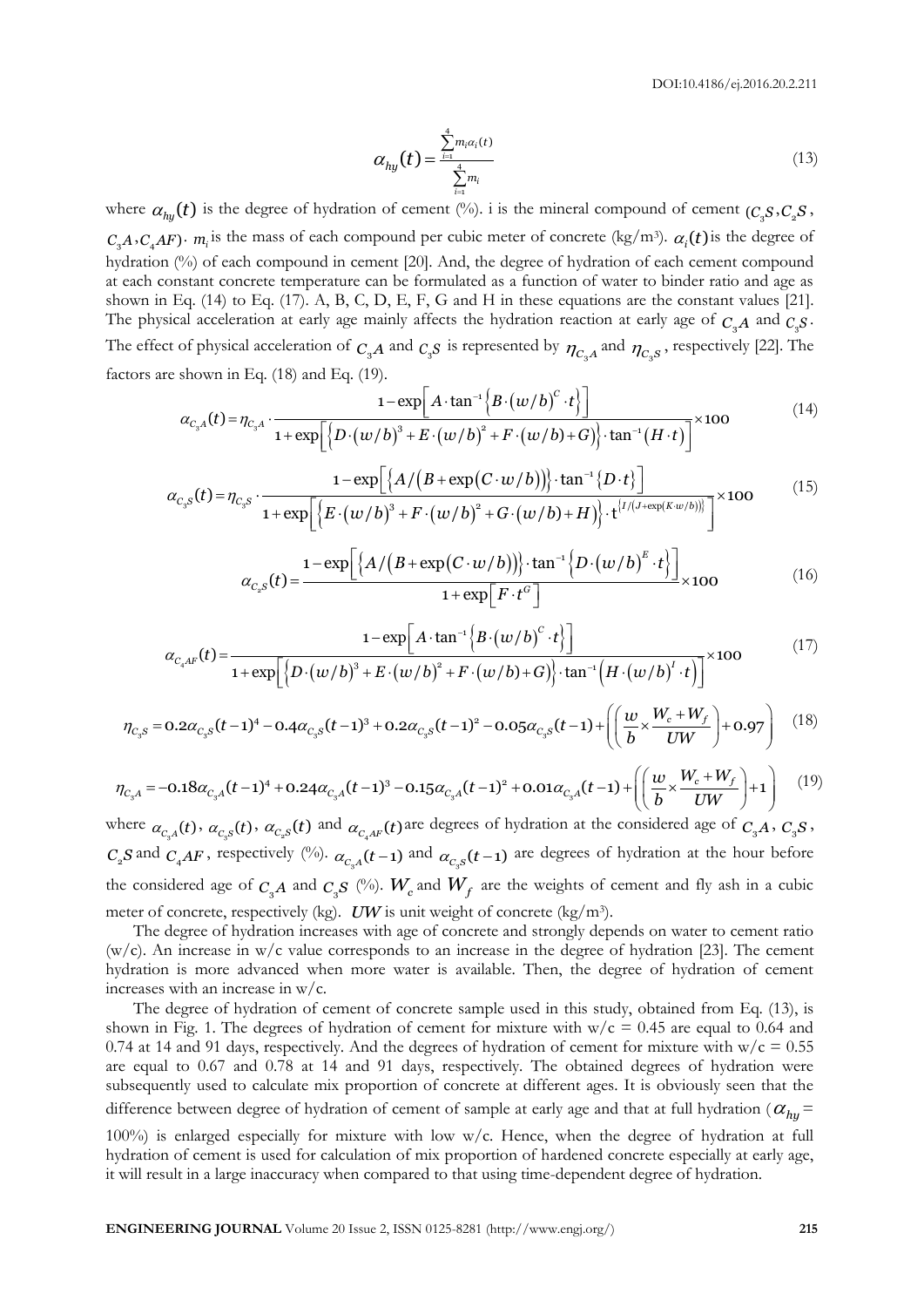

Fig. 1. Degree of hydration of cement of concrete samples with water to cement ratios of 0.45 and 0.55.

# **4. Results and Discussion**

#### **4.1. Selective Dissolution Test**

Residual weights of materials and concrete samples by selective dissolution method are shown in Table 3 and Table 4, respectively. It can be seen that cement is almost completely dissolved while sand is mostly insoluble. The residual weights of materials and concrete samples are subsequently used to calculate mix proportion of concrete for both with and without consideration of degree of hydration of cement. It is noted that the residual weights of each sample, as shown in Tables 3 and 4, are average values of three selective dissolution tests. It can be seen that the standard deviation of each three test results is very small. The standard deviations of the test results of cement and sand are 0.380 and 0.200, respectively. The standard deviations of the test results of W45C at 14 and 91 days are 0.149 and 0.348, respectively. And those of W55C at 14 and 91 days are 0.185 and 0.045, respectively.

| <b>Materials</b> | Residue $(\%)$ | Standard<br>deviation |  |  |
|------------------|----------------|-----------------------|--|--|
| Cement           | 0.417          | 0.380                 |  |  |
| Sand             | 96.671         | 0.200                 |  |  |

Table 3. Residual weights of concrete materials by selective dissolution method.

| Table 4. | Residual weights of samples by selective dissolution method. |         |                 |                           |         |  |  |  |
|----------|--------------------------------------------------------------|---------|-----------------|---------------------------|---------|--|--|--|
|          |                                                              |         | Residue $(\% )$ | <b>Standard deviation</b> |         |  |  |  |
|          | Sample                                                       | 14 days | 91 days         | 14 days                   | 91 days |  |  |  |
|          | W45C                                                         | 61.374  | 60.965          | 0.149                     | 0.348   |  |  |  |
|          | W55C                                                         | 64.380  | 64.011          | ).185                     | 0.045   |  |  |  |

#### **4.2. Determination of Mix Proportion of Hardened Concrete**

The proposed mass balance equations were applied to estimate mix proportions of concrete prepared in laboratory with known mix design in order to verify the efficiency. The designed values of coarse aggregate content and w/c were used in the analysis in addition to the results obtained from the selective dissolution test. The calculation of mix proportion of hardened concrete with and without consideration of timedependent degree of hydration ( *hy* ) are explored as follows.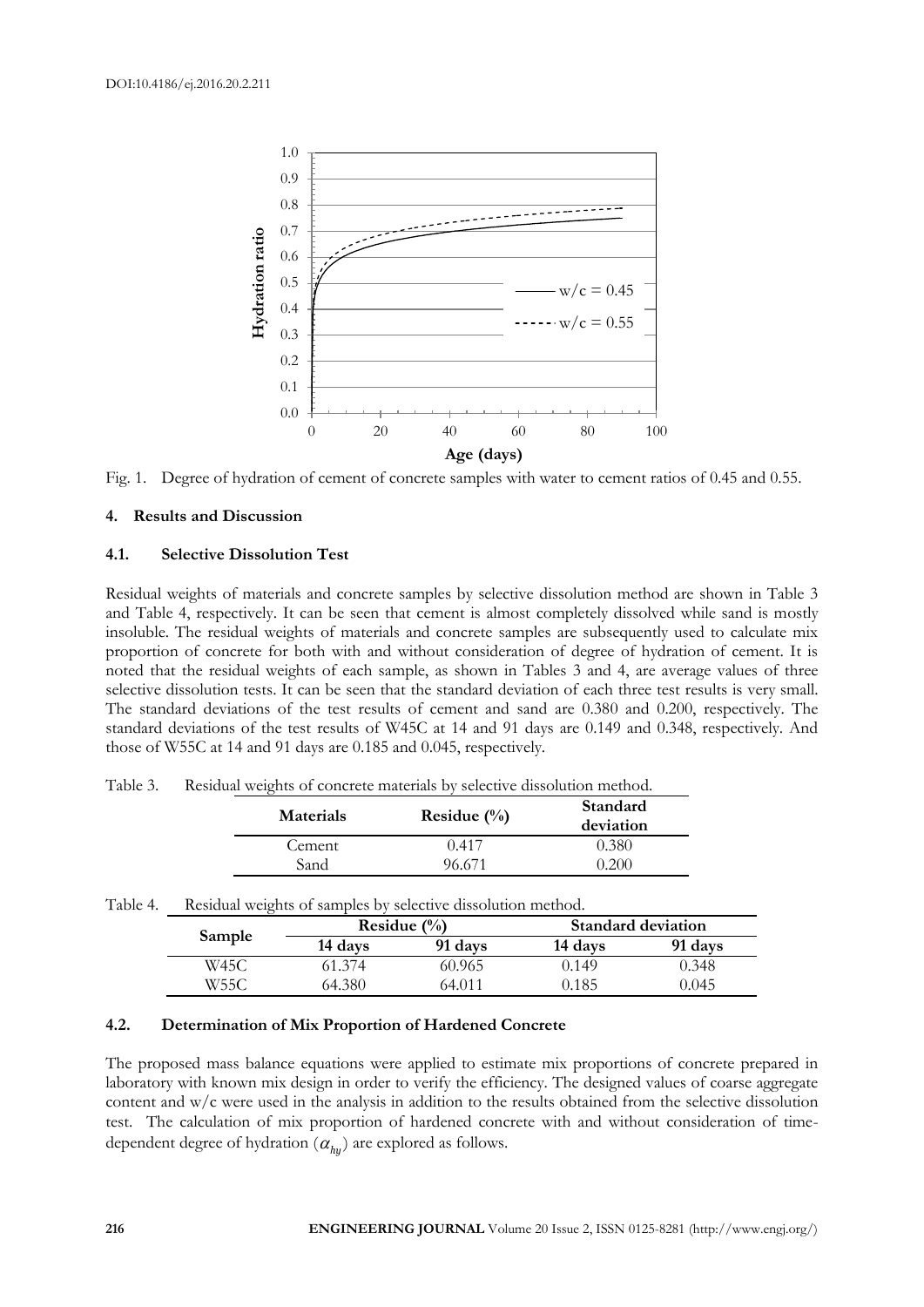# 4.2.1. Calculation of mix proportion of hardened concrete without consideration of  $\alpha_{h_y}$

The calculation of mix proportion of hardened concrete without consideration of time-dependent degree of hydration was performed by applying degree of hydration equal to 1 for both ages at 14 days and 91 days in the analysis. The analytical results of mix proportion and error percentages are shown in Tables 5 and 7, respectively. It is shown that the percentage of error of both samples W45C and W55C at 14 days is higher than that at 91 days. The maximum error of the determination of contents of cement and sand are 6.51 and 6.81, respectively.

| Sample | Age<br>(days) | W/c  | Cement<br>$\rm (kg/m^3)$ | Water<br>$\frac{\text{kg}}{\text{m}^3}$ | Sand<br>$\rm (kg/m^3)$ | Coarse aggregate<br>$\left(\frac{\text{kg}}{\text{m}^3}\right)$ |
|--------|---------------|------|--------------------------|-----------------------------------------|------------------------|-----------------------------------------------------------------|
| W45C   | 14 days       | 0.45 | 383                      | 172                                     | 823                    | 1025                                                            |
|        | 91 days       | 0.45 | 387                      | 174                                     | 815                    | 1025                                                            |
| W55C   | 14 days       | 0.55 | 336                      | 185                                     | 828                    | 1025                                                            |
|        | 91 days       | 0.55 | 339                      | 187                                     | 822                    | 1025                                                            |

Table 5. Analytical results of mix proportion of concrete samples without consideration of  $\alpha_{h_y}$ .

4.2.2. Calculation of mix proportion of hardened concrete with consideration of  $\alpha_{h_y}$ 

The mix proportion of hardened concrete was calculated with consideration the effect of age of sample by taking into account the time-dependent degree of hydration (Eqs. (13) to (19)) in the analysis. The degrees of hydration used in the calculation are equal to 0.64 and 0.74 for mixture with  $w/c = 0.45$  at 14 and 91 days, respectively. For mixture with  $w/c = 0.55$ , the degrees of hydration of 0.67 and 0.78, were used for concrete at 14 and 91 days, respectively. The analytical results of mix proportion and the error percentages are shown in Tables 6 and 7, respectively. It can be seen that the proposed calculation method can be used to determine mix proportion of hardened concrete with satisfactory accuracy for both sample W45C and W55C at 14 and 91 days. The estimated mix proportion of concrete at 14 days is almost identical to that at 91 days for both W45C and W55C. The maximum errors of the determination of content of cement and sand are 3.63 and 3.80, respectively. The error percentages of mix proportion of concrete samples at 14 and 91 days are less than 5%, proving a high precision for estimation of the proposed method. The analytical results obtained by the proposed method were compared with those obtained by other research works [1, 3, 5, 10]. It was found that the error percentages of the analytical results obtained by the proposed method were mostly smaller than those of the others.

Moreover, it is remarkably seen that the calculation of mix proportion of hardened concrete with consideration of time-dependent degree of hydration provides less error than that without consideration of the degree of hydration as shown in Table 7. The proposed mass balance equations together with the timedependent degree of hydration can be used to precisely estimate mix proportion of concrete for both early age and later age. The error percentages of analytical results by the proposed equations with consideration of time-dependent degree of hydration are smaller than that without consideration of the degree of hydration by about 59% and 49% for mixture with  $w/c = 0.45$  (W45C) at 14 and 91 days, respectively. For mixture with  $w/c = 0.55$  (W55C) at 14 and 91 days, the error percentages of analytical results with consideration of time-dependent degree of hydration are smaller than that without consideration of the degree of hydration by about 48% and 36%, respectively. The calculation with consideration of timedependent degree of hydration leads to a more precise mix proportion estimation and more effective for estimation at early age especially for mixtures with lower w/c because the difference between degree of hydration of cement of sample at early age and that at full hydration ( $\alpha_{hy} = 100\%$ ) is more enlarged especially for mixture with low  $w/c$ . Therefore, it is confirmed that effect of age of concrete on determination of mix proportion of hardened concrete can be covered by taking into account the timedependent degree of hydration in the analysis.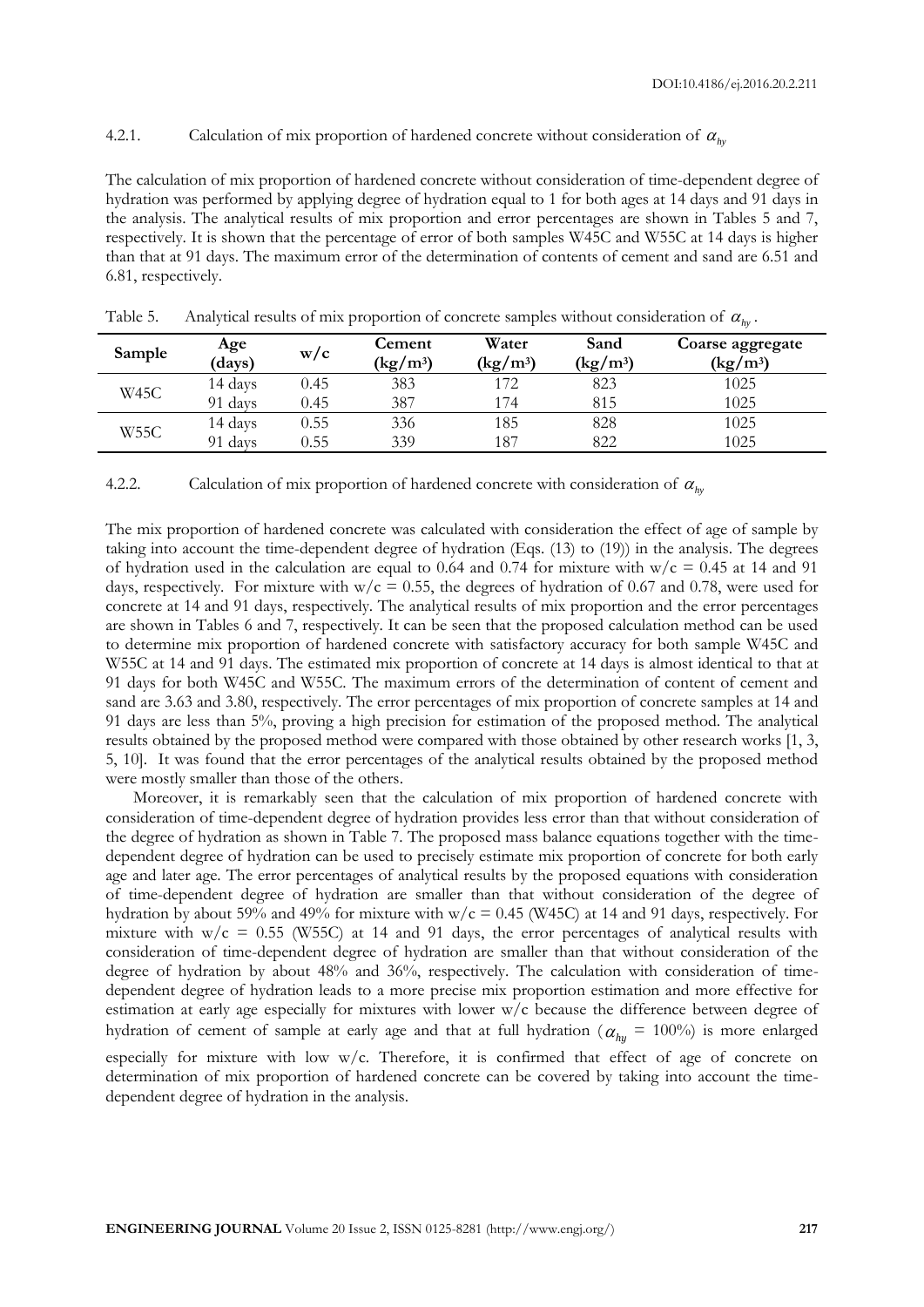| Sample | Age<br>(days) | W/C  | Cement<br>$\frac{\text{kg}}{\text{m}^3}$ | Water<br>$\left({\rm kg/m^3}\right)$ | Sand<br>$\left({\rm kg/m^3}\right)$ | Coarse aggregate<br>$\frac{\text{kg}}{\text{m}^3}$ |
|--------|---------------|------|------------------------------------------|--------------------------------------|-------------------------------------|----------------------------------------------------|
| W45C   | 14 days       | 0.45 | 397                                      | 179                                  | 795                                 | 1025                                               |
|        | 91 days       | 0.45 | 396                                      | 178                                  | 796                                 | 1025                                               |
| W55C   | 14 days       | 0.55 | 347                                      | 191                                  | 803                                 | 1025                                               |
|        | 91 days       | 0.55 | 347                                      | 191                                  | 805                                 | 1025                                               |

Table 6. Analytical results of mix proportion of concrete sample with consideration of  $\alpha_{h_y}$ .

Table 7. Error percentages of analytical results by the proposed equations.

| Sample      | Age    |         | Without Considering $\alpha_{hu}^*$ |         | With Considering $\alpha_{hu}$ ** |         |         |
|-------------|--------|---------|-------------------------------------|---------|-----------------------------------|---------|---------|
|             | (days) | Cement  | Water                               | Sand    | Cement                            | Water   | Sand    |
| <b>W45C</b> | l 4    | $-5.80$ | $-5.80$                             | $+6.06$ | $-2.38$                           | $-2.38$ | $+2.49$ |
|             | 91     | $-4.91$ | $-4.90$                             | $+5.13$ | $-2.49$                           | $-2.48$ | $+2.60$ |
| <b>W55C</b> | 14     | $-6.51$ | $-6.51$                             | $+6.81$ | $-3.39$                           | $-3.39$ | $+3.55$ |
|             |        | $-5.67$ | $-5.67$                             | $+5.94$ | $-3.63$                           | $-3.63$ | $+3.80$ |

*Note: - and + mean underestimate and overestimate, respectively.*

*\** Degree of hydration at full hydration ( $\alpha_{hy} = 1$ )

*\*\* Time-dependent degree of hydration ( hy at 14 and 91 days)*

# **5. Conclusions**

A method for estimating mix proportion of hardened OPC concrete was proposed in this study. A set of mass balance equations was formed to calculate content of concrete compositions. The degree of hydration of cement was taken into account in the analysis in order to cover the effect of age of concrete. The proposed method was applied to determine mix proportion of concrete prepared in the laboratory with known mix design in order to verify its accuracy. From the analytical results, it was found that the proposed method could be used to precisely estimate mix proportion of concrete with two tested water to binder ratios at 14 and 91 days of age of concrete. The estimated mix proportion of concrete at 14 days is almost identical to that at 91 days. The error percentages of the mix proportion prediction of the concrete samples was less than 5%. The calculation of mix proportion of hardened concrete with consideration of timedependent degree of hydration showed smaller errors than that without consideration of the degree of hydration. This can be confirmed that effect of age of concrete on determination of mix proportion of hardened concrete can be covered by taking into account the time-dependent degree of hydration in the analysis.

# **Acknowledgement**

The authors would like to gratefully acknowledge the research scholarship of CHE & AUN/SEED Net project with contract no. of CA3/2553 from Faculty of Engineering, Burapha University, Thailand. The research is also partially supported by the Higher Education Research Promotion and National Research University Project of Thailand, Office of the Higher Education Commission, the Thailand Research Fund (Grant No. TRG5380015) and the Center of Excellence in Material Science, Construction and Maintenance Technology, Thammasat University.

# **References**

- [1] L. Linares, M. Lopez-Atalaya, and S. Chinchon, "Cement content determination through selective stain in hardened concrete," *Cement and Concrete Research*, vol. 39, no. 11, pp. 1105–1109, Nov. 2009.
- [2] *Standard test method for portland-cement content of hardened hydraulic-cement concrete*, ASTM C1084-02, American Society for Testing and Materials, 2002.
- [3] G. G. Clemena, "Determination of the cement content of hardened concrete by selective solution," *Virginia Highway Research Council,* Sept. 1972.